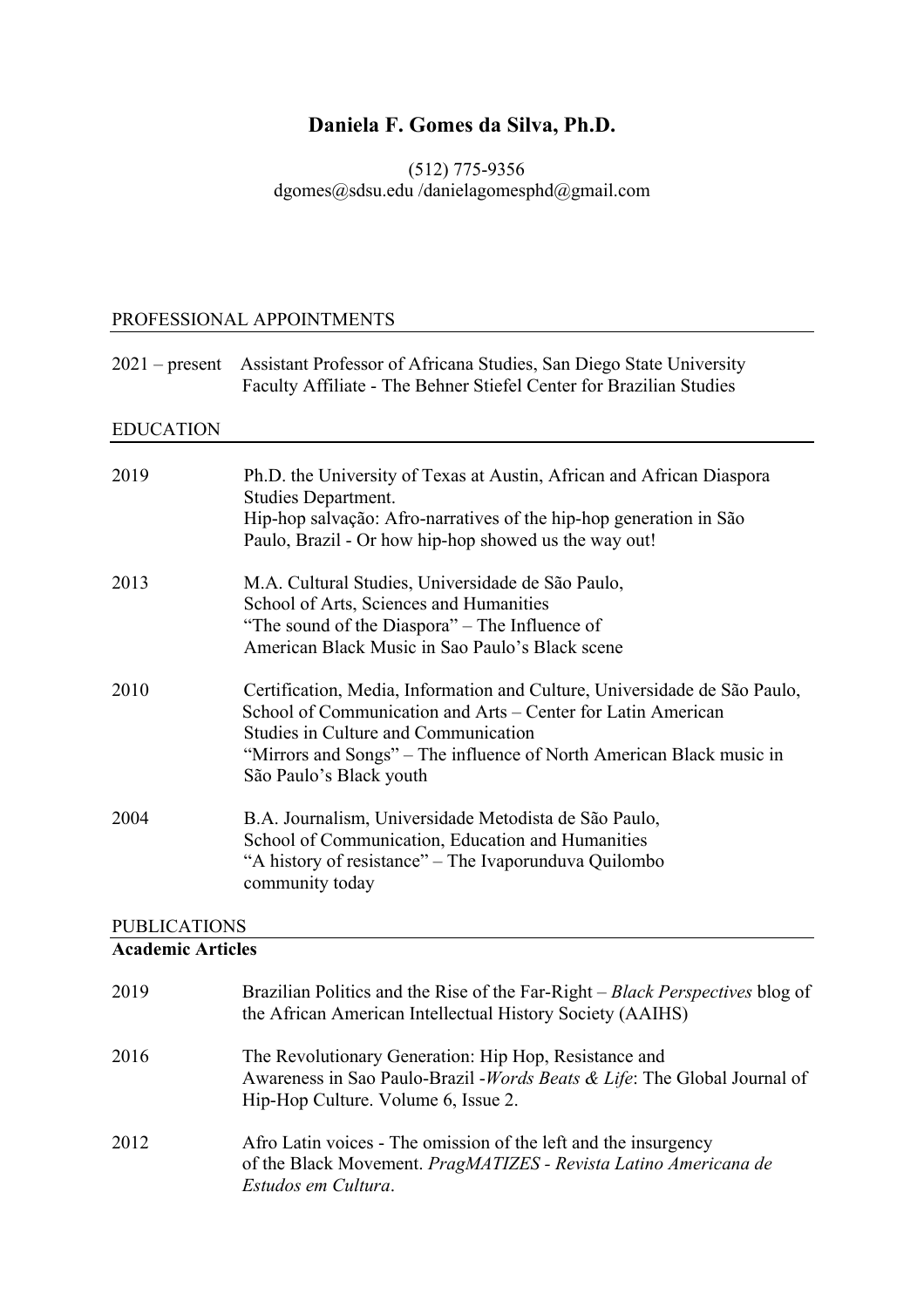| <b>Book chapters:</b><br>2019 | "É nóis mano" – Hip Hop Diaspora, activism and Black empowerment<br>in Sao Paulo In. <i>In This Together</i> : Blackness, Indigeneity, and Hip-Hop<br>edited by Hudson, A., Ibrahim, A., Recollet, K. DIO Press USA                                                                                                                      |
|-------------------------------|------------------------------------------------------------------------------------------------------------------------------------------------------------------------------------------------------------------------------------------------------------------------------------------------------------------------------------------|
| 2016                          | Living the African American way of life – Impressions and<br>disillusions of an Afro Brazilian Woman in the U.S. In. Race<br>and the Politics of Knowledge Production: Diaspora and<br>Black Transnational Scholarship in the United States and Brazil<br>edited by Mitchell-Walthour, G., Hordge-Freeman, E. - Palgrave<br>Macmillan US |

## FELLOWSHIP, GRANTS & AWARDS *External Fellowships & Grants*

| 2017 | Charles Wilson Hackett Memorial Scholarship - Pan American Round Table<br>of Austin  |
|------|--------------------------------------------------------------------------------------|
| 2014 | International Student Voice Magazine Margaret W. Wong scholarship,                   |
|      | <b>International Student Voice Magazine</b>                                          |
| 2013 | Prêmio Mulheres Negras Cristãs – Igreja Presbiteriana Independente do                |
|      | Carandiru                                                                            |
| 2011 | 1 <sup>st</sup> Fellowship Programme for People of African Descent. -United Nations, |
|      | UN, Switzerland                                                                      |
| 2011 | Social Demand Program - Capes                                                        |
|      | Internal Fellowships, Grants and Awards (The University of Texas at Austin)          |
| 2018 | Research Travel Grant - John L. Warfield Center                                      |
| 2018 | The Outstanding Graduate Student Award - The John L. Warfield Center for             |
|      | African and African American Studies                                                 |
| 2017 | Graduate Continuing Fellowship - The University of Texas at Austin                   |
| 2017 | Anna Luiza Ozorio de Almeida Award - Tereza Lozano Long Institute of                 |
|      | Latin American Studies                                                               |
| 2017 | Research Travel Grant - John L. Warfield Center                                      |
| 2015 | Activist Research Grant Initiative – The Social Justice Institute                    |
| 2015 | Tinker Field Research Grant – Tereza Lozano Long Institute of Latin                  |
|      | <b>American Studies</b>                                                              |
| 2015 | Research Travel Grant - John L. Warfield Center                                      |
| 2014 | African and African Diaspora Studies Award for Summer 2014 – The                     |
|      | University of Texas at Austin                                                        |
| 2013 | Henry Bullock Presidential Fellowship - The University of Texas at Austin            |
|      |                                                                                      |

# TEACHING

| <b>San Diego State University</b> |                                                              |
|-----------------------------------|--------------------------------------------------------------|
| 2022                              | AFRAS 341-01 Cultural Patterns and African American Identity |
| 2022                              | AFRAS 490-01 Senior Seminar Spring 2022                      |
| 2021                              | AFRAS 101-2: Introduction to Africana Studies                |
| 2021                              | AFRAS 300: Afro-Brazilian Community, Culture, and Identity   |
|                                   |                                                              |

# **Trinity College**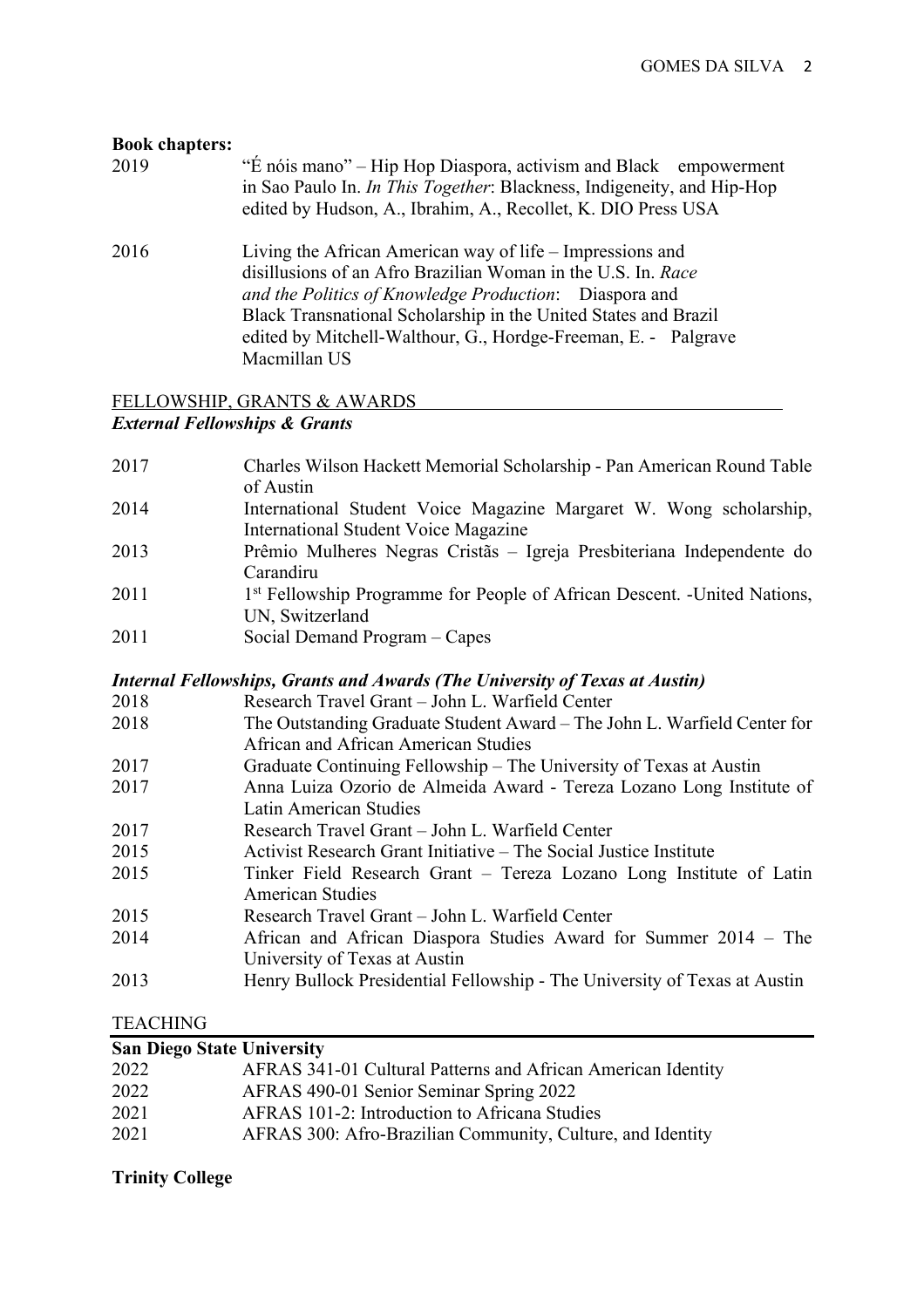| 2021<br>2021<br>2021<br>2020<br>2020<br>2019 | INTS-328-90SP21: Gender, Race and Global Pop Culture<br>INTS-344-90SP21: Global Hip Hop Cultures<br>INTS-243-90J21: Global African Diasporas<br>INTS-328-01: Gender, Race and Global Pop Culture<br>INTS-344-01: Global Hip Hop Cultures<br>INTS-243-01: Global African Diasporas                                                                                                                                                                                                                                                                                    |
|----------------------------------------------|----------------------------------------------------------------------------------------------------------------------------------------------------------------------------------------------------------------------------------------------------------------------------------------------------------------------------------------------------------------------------------------------------------------------------------------------------------------------------------------------------------------------------------------------------------------------|
|                                              | The University of Texas at Austin                                                                                                                                                                                                                                                                                                                                                                                                                                                                                                                                    |
| 2019                                         | AFR 303: Introduction to Black Studies – Dr. Edmund T. Gordon<br>Lead TA: Traci Wint-Hayles<br>Assist with class organization,<br>Evaluate students' essays, and class participation<br>Facilitate on-line discussion sessions                                                                                                                                                                                                                                                                                                                                       |
| 2018                                         | UGS 303 DD: Afro-entrepreneurship and Solidarity Economy: a global<br>Perspective - Dr. Marcelo Paixão<br>Assist with class organization,<br>Evaluate students' papers, quizzes and class participation<br>Facilitate discussion sessions<br>Present lectures related to the course subject                                                                                                                                                                                                                                                                          |
| 2015                                         | AFR W321 Rio de Janeiro Summer Abroad Program – Black Diaspora in<br>the Americas. - Dr. João H. Costa Vargas<br>Conducted information sessions to promote the program to college students<br>Offered academic and interpersonal support to students during the course<br>Clarified student's doubts and facilitating communication between UT<br>students and selected Brazilian students<br>Translated classes from English/Portuguese/English<br>Guided students during community engagement activities<br>Helped with students' adaptation outside the classroom |
| 2015                                         | AFR 317D Street Justice: Moral and The Wire. - Dr. Stephen Marshall<br>Assisted with class organization,<br>Evaluated students' papers, quizzes and class participation<br>Facilitated discussion sessions                                                                                                                                                                                                                                                                                                                                                           |
| 2014                                         | AFR 372C 12-Race, Gender and Surveillance. - Dr. Simone Browne<br>Assisted with class organization<br>Evaluated students' papers, quizzes and class participation<br>Facilitated weekly discussion sessions                                                                                                                                                                                                                                                                                                                                                          |
| Universidade de São paulo                    |                                                                                                                                                                                                                                                                                                                                                                                                                                                                                                                                                                      |
| 2011                                         | Resolution of Problems II - Dr. Mauro Leonel<br>Assisted students with research projects                                                                                                                                                                                                                                                                                                                                                                                                                                                                             |

 Assisted with class organization Facilitated discussion sessions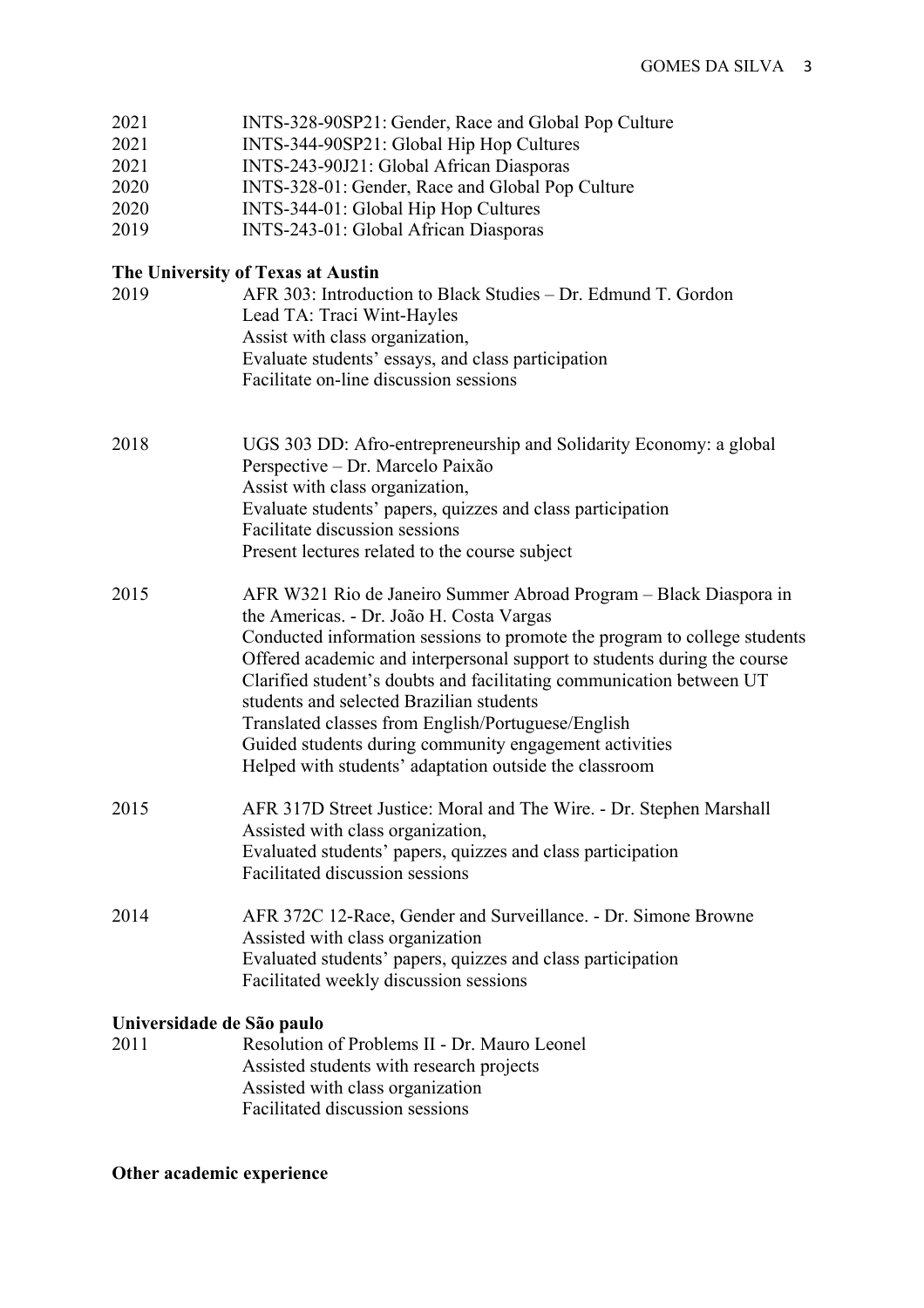### **The University of Texas at Austin**

2016 – 2017Graduate Research Assistant -

 Organized the African and African Diaspora Studies Department brown bag workshop series

Assisted with office duties

Organized files and institutional archives

 Researched how the removal of campus confederate statues impacts the University community and the viewpoints of the petitioners who want the statutes to remain on campus.

### **Criola/ The University of Texas at Austin**

2016On site coordinator for the 2016 Rio de Janeiro Summer Abroad Program Black Diaspora in the Americas

 Assisted with the selection of undergraduate students to participate in the program

 Facilitating communication between UT students and selected Brazilian students

 Simultaneously interpreted class lectures from English/Portuguese/English Guided students during community engagement activities

 Mediated conflicts between students, community partners and Criola Helped with students' adaptation outside the classroom

### **SDSU STUDENT ADVISING**

2022 Vyctoria Blake Maryan Mohamed Peninah Musanka Aliyah Tiller Alyssa Wagner

### **Committee Member (BA)**

| 2009      | Joana Lima Galdino. (BA) Honor Thesis - Black Music.<br>FIAM-FAAM - Centro Universitário.                                                                            |
|-----------|----------------------------------------------------------------------------------------------------------------------------------------------------------------------|
| 2022      | SAN DIEGO STATE UNIVERSITY CAMPUS AND DEPARTMENTAL SERVICE<br>$50th$ anniversary committee – Member – Department of Africana Studies –                               |
|           | San Diego State University                                                                                                                                           |
| 2021-2022 | Faculty search committee - assistant professor specializing in Africa or the<br>Caribbean. – Member – Department of Africana Studies – San Diego State<br>University |
| 2021-2022 | Martin Luther King Luncheon organizing committee – Department of<br>Africana Studies – San Diego State University                                                    |
|           | <b>PUBLIC SERVICE POSITIONS</b>                                                                                                                                      |
| 2020      | Negritude no $Ph.D.$ – member                                                                                                                                        |
| 2016-2017 | Graduate Students Assembly – AADS representative                                                                                                                     |

2016-2017 "Sankofa Scholars" Pre-Graduate School Internship Program -The Black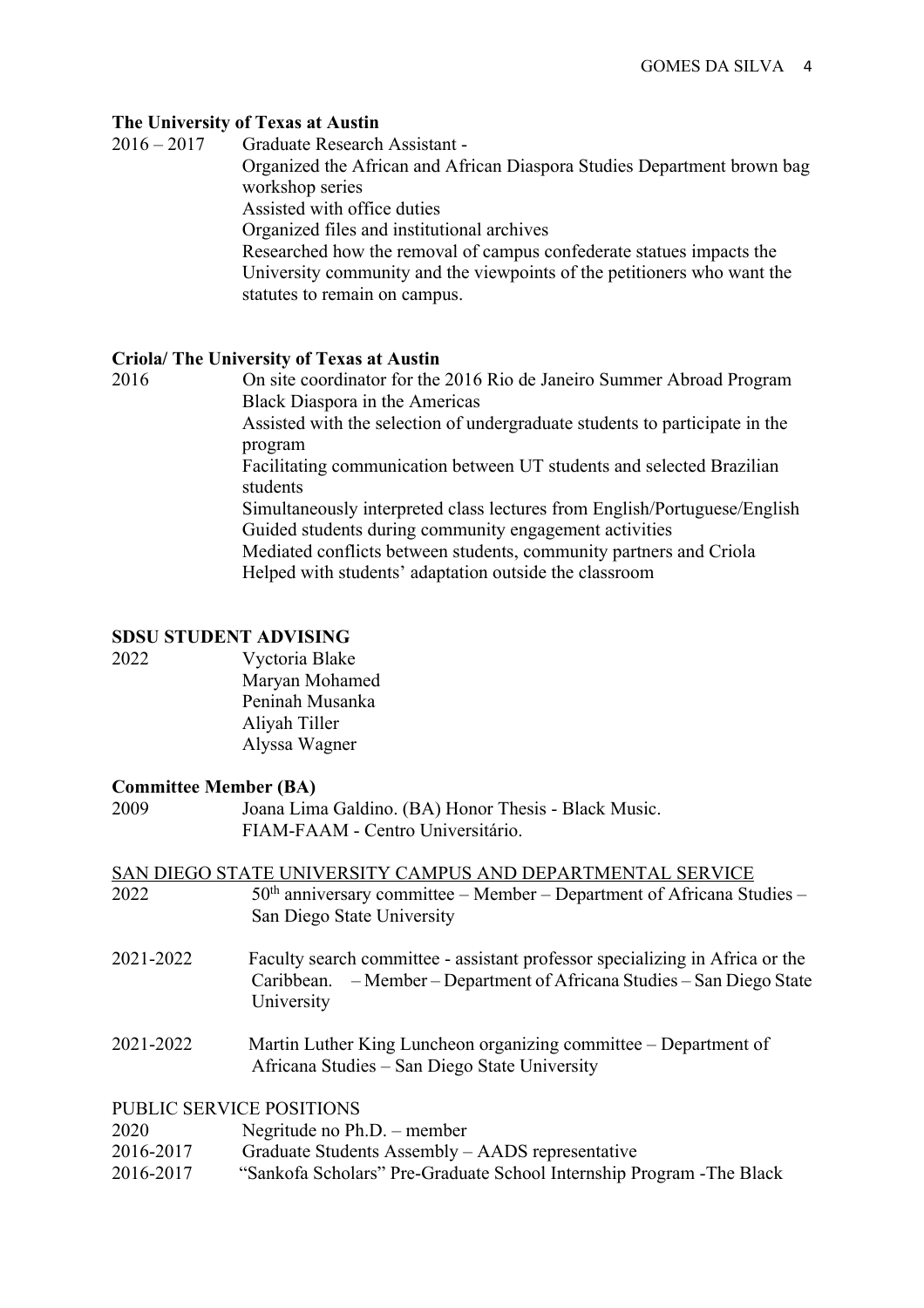|           | Graduate Student Association (BGSA)        |
|-----------|--------------------------------------------|
| 2014-2019 | <b>Black Graduate Students Association</b> |

## AFFILIATED ASSOCIATIONS

ASWAD - Association for the Study of the Worldwide African Diaspora BWSA - Black Women's Studies Association BRASA – Brazilian Studies Association LASA- Latin American Studies Association

| <b>COMMUNITY ENGAGEMENT</b>      |                                                                            |  |
|----------------------------------|----------------------------------------------------------------------------|--|
| 2020                             | Kilomba Collective - member                                                |  |
| 2015-2016                        | Dada Mkutano - Encontro de Irmãs - Served as the Development and           |  |
|                                  | Event Coordinator.                                                         |  |
|                                  |                                                                            |  |
| <b>GUEST LECTURES</b> (abridged) |                                                                            |  |
| 2022                             | Historical fake news in a "racial democracy" - Colorism and Skin-Color     |  |
|                                  | Stratification - SOC 355 Sociology of Race and Ethnicity professor Luciano |  |
|                                  | Cruz – San Diego State University                                          |  |
|                                  |                                                                            |  |
| 2022                             | Black and Brazilian? - All Skinfolk are Kinfolk: Transnational Black       |  |
|                                  | Histories - Black Students' Association - University of Toronto            |  |
| 2021                             | Blackness in Brazil: perspectives – AFRAS 421 – Black Urban Experience     |  |
|                                  | professor Sureshi Jayawardene – San Diego State University                 |  |
|                                  |                                                                            |  |
| 2021                             | Diaspora circularities: How hip-hop and activism made an Afro-Brazilian    |  |
|                                  | Scholar - 15th Trinity International Hip-Hop Festival                      |  |
|                                  |                                                                            |  |
| 2020                             | Latinx Heritage Month with $AJC - Austin$ Justice Coalition & Bumble       |  |
|                                  | Trading Inc                                                                |  |
| 2020                             | Racism in the Brazilian evangelical community – Igreja Apostolica Nova     |  |
|                                  | Terra                                                                      |  |
|                                  |                                                                            |  |
| 2019                             | Anti-Blackness in Brazil – Department of Sociology – Wesleyan University   |  |
|                                  |                                                                            |  |
| 2019                             | The steps to Bolsonaro's election or how Brazil showed its hidden face -   |  |
|                                  | Department of History – Dartmouth College                                  |  |
| 2018                             | Meu canto é resistência (Resistance is my song): perspectives              |  |
|                                  | on Consciência Negra - "Consciencia Negra: the legacy and                  |  |
|                                  | future of Black Consciousness in Brazil and its resonance in the Black     |  |
|                                  | Atlantic" - Brazilian Studies Program - University of the West Indies, St. |  |
|                                  | Augustine.                                                                 |  |
| 2018                             | "Black women as entrepreneurs," UGS - The University of Texas at Austin    |  |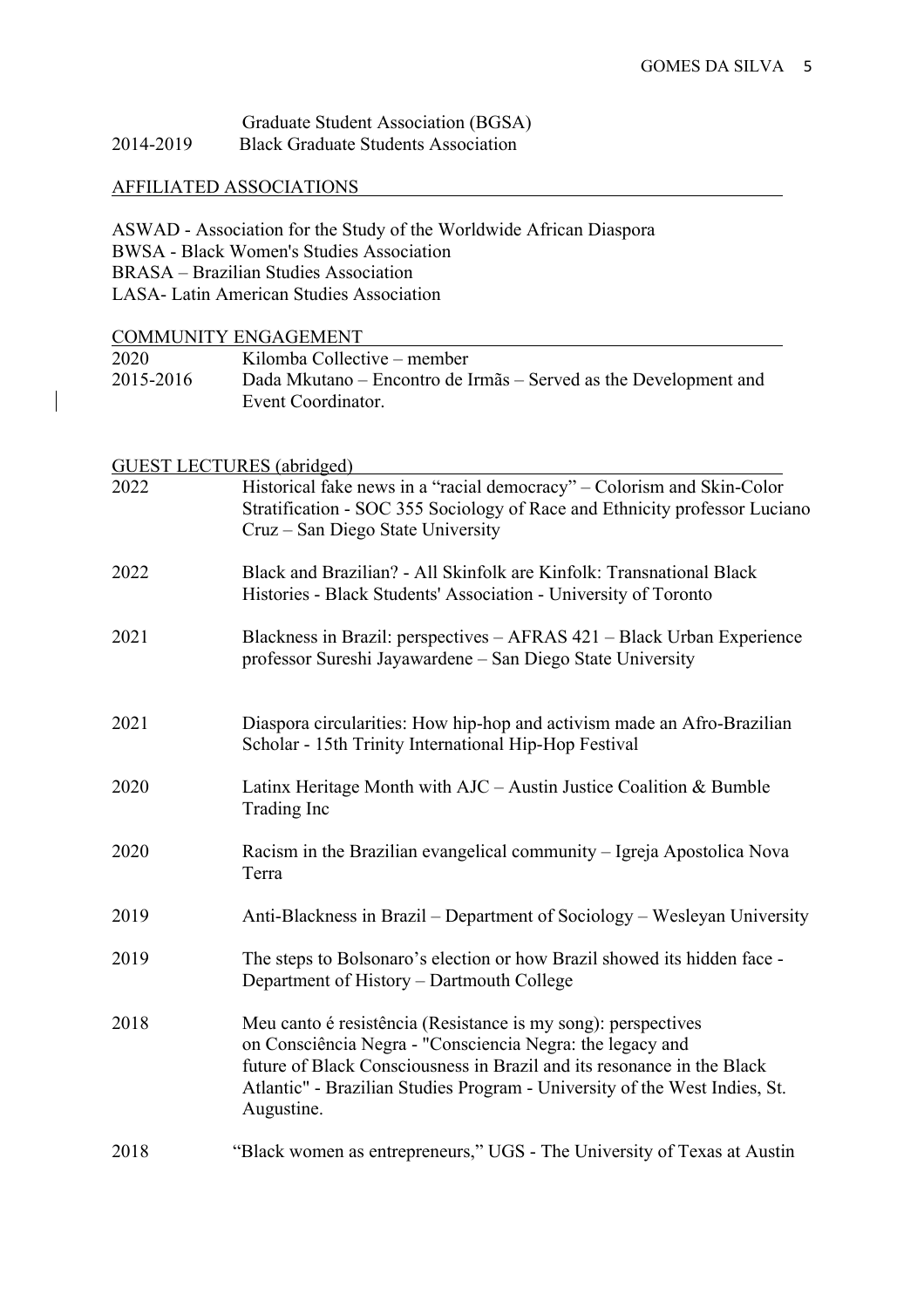| 2017                         | "Music and Afro Diasporic Resistance," AADS. - The University of Texas at<br>Austin                                                                                                                                                                                            |  |
|------------------------------|--------------------------------------------------------------------------------------------------------------------------------------------------------------------------------------------------------------------------------------------------------------------------------|--|
| 2016                         | TED Talk "The power of hip-hop" - TEDx Sao Paulo - Women<br>Who Inspire.                                                                                                                                                                                                       |  |
|                              | Understanding Blackness. SASF - Serviço de Assistência Social<br>Básica no Domicílio.<br>Media and Black identity formation in Brazil. Projeto Muntu.<br>Research, positionality and activism: Activist Research chosen<br>as alternative to academic mutilation. Fapcom       |  |
| 2016                         | "Past and present of Afro-Brazilians," AADS. - The University of Texas at<br>Austin                                                                                                                                                                                            |  |
| 2015                         | "Past and present of Afro-Brazilians," AADS - The University of Texas at<br>Austin                                                                                                                                                                                             |  |
| 2015                         | "The women in the Wire," AADS - - The University of Texas at Austin                                                                                                                                                                                                            |  |
| 2014                         | Who are the Humans for the Brazilian Human Rights?<br>Rainbow-Push 43rd Annual International Convention; -<br>Rainbow-Push Coalition                                                                                                                                           |  |
| 2013                         | Racism and Xenophobia in Latin America – issues that walk<br>side by side. United Nations 5th session of the Ad Hoc<br>Committee on the elaboration of complementary standards to the<br>International Convention on the Elimination of All Forms of Racial<br>Discrimination; |  |
| 2012                         | Black women in the Media - Seminário Internacional da Mulher<br>Afro – Latinoamericana e Caribenha.– Prefeitura de São Paulo                                                                                                                                                   |  |
|                              | Understanding Blackness - 1a Semana AfroBrasil. Faculdade Senai de<br>Tecnologia Ambiental. 2012.<br>"Ethnicity: Blackness," (Cultural Studies) - Universidade de Sao Paulo                                                                                                    |  |
| <b>INTERVIEWS</b> (abridged) |                                                                                                                                                                                                                                                                                |  |
| 2021                         | BBC News Brasil - BBB21: Se um negro erra, racismo condena população<br>negra inteira sem 2ª chance, diz pesquisadora                                                                                                                                                          |  |
| 2020                         | Globo Notícia Américas – Anti-racist protests                                                                                                                                                                                                                                  |  |
| 2018                         | Am Joy on MSNBC – Commenting the assassination of Black Brazilian<br><b>Activist Marielle Franco, 2018</b>                                                                                                                                                                     |  |
| 2016                         | The Nation Tonight: intro & interview with Daniela Gomes on the state of                                                                                                                                                                                                       |  |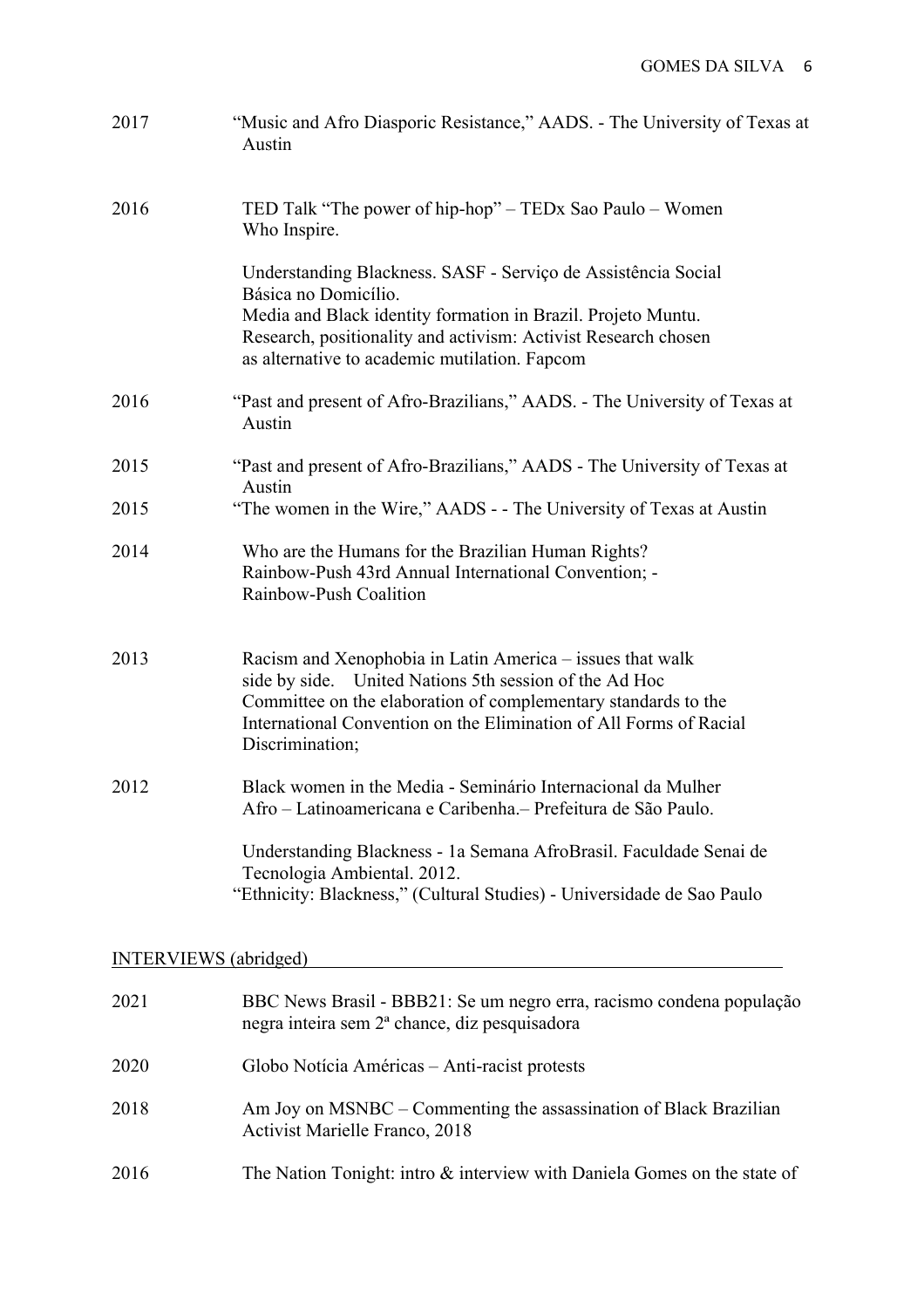#### Brazil – By Dan Hamilton. 91.7 KVRX.

 Daniela Gomes breaks down race, racism and hip-hop in brazil. By Kiratiana Freelon. Global Kiratiana Podcast

 Our Issues, Our Struggles: A Conversation Between Activists Daniela Gomes and Janaya Khan. World Policy Journal Volume 33, Number 1

2015 Racism Nuances in Brazil and USA – By Jarid Arraes. Revista Fórum.

Ciberativismo. By Rejane Romano. Programa Negros em Foco 406.

Being Black in Brazil. AlJazeera English.

#### CONFERENCE PARTICIPATIONS(abridged)

| 2020  | A Contribuição do Hip-Hop para a formação intelectual das<br>periferias. (panelista)<br>As mudanças do rap no Brasil e no mundo (moderator) - Seminário                                                                                                                                                            |
|-------|--------------------------------------------------------------------------------------------------------------------------------------------------------------------------------------------------------------------------------------------------------------------------------------------------------------------|
|       | Hip-Hop Cultura e Sociedade: A Intelectualidade periférica re-pensando o<br>Brasil.- Centro de Estudos Perifericos - Universidade Federal de São Paulo.                                                                                                                                                            |
| 2018  | Then, hip-hop became a "he" - Black feminist resistance against erasure of<br>women in Brazilian hip-hop - Show & Prove Hip Hop Studies Conference -<br>University of California Riverside.                                                                                                                        |
|       | "Nao vamos passar pano pra macho escroto" - (Black) Feminist productions<br>and anti-sexist struggle in Brazilian hip-hop. - "Undisciplining Women's<br>and Gender Studies"- 25th Annual Emerging Scholarship in Women's and<br>Gender Studies Graduate Student Conference - The University of Texas at<br>Austin. |
| 2017  | "Hip-Hop salvou minha vida" – Hip-Hop and empowerment of Black youth<br>in Sao Paulo - 1st Annual Afro-Latin American Graduate Student<br>Conference - Dialogues and Challenges in the Study of the African<br>Diaspora in Latin America. - Harvard University.                                                    |
|       | "Rocking on stage" – Resistance and Self-Esteem construction through the<br>work of Black hip-hop kids in Brazil - 37th Annual Graduate Student<br>Conference on Latin America, ILASSA 37 "The Struggle is the Air We<br>Breathe: Resilience, Resistance, and Empowerment in Latin America,"                       |
| 2015  | Raising our voices - Brazilian Hip Hop movement and the creation of a<br>new generation of Afro Brazilian leaders - Circling the Elements Hip Hop<br>Conference – Albany State University, 2015.                                                                                                                   |
| 2014. | The Sound of the Diaspora - The influence of American Black Music in Sao<br>Paulo Black Scene. National Council for Black Studies 38th Annual<br>Conference - National Council for Black Studies                                                                                                                   |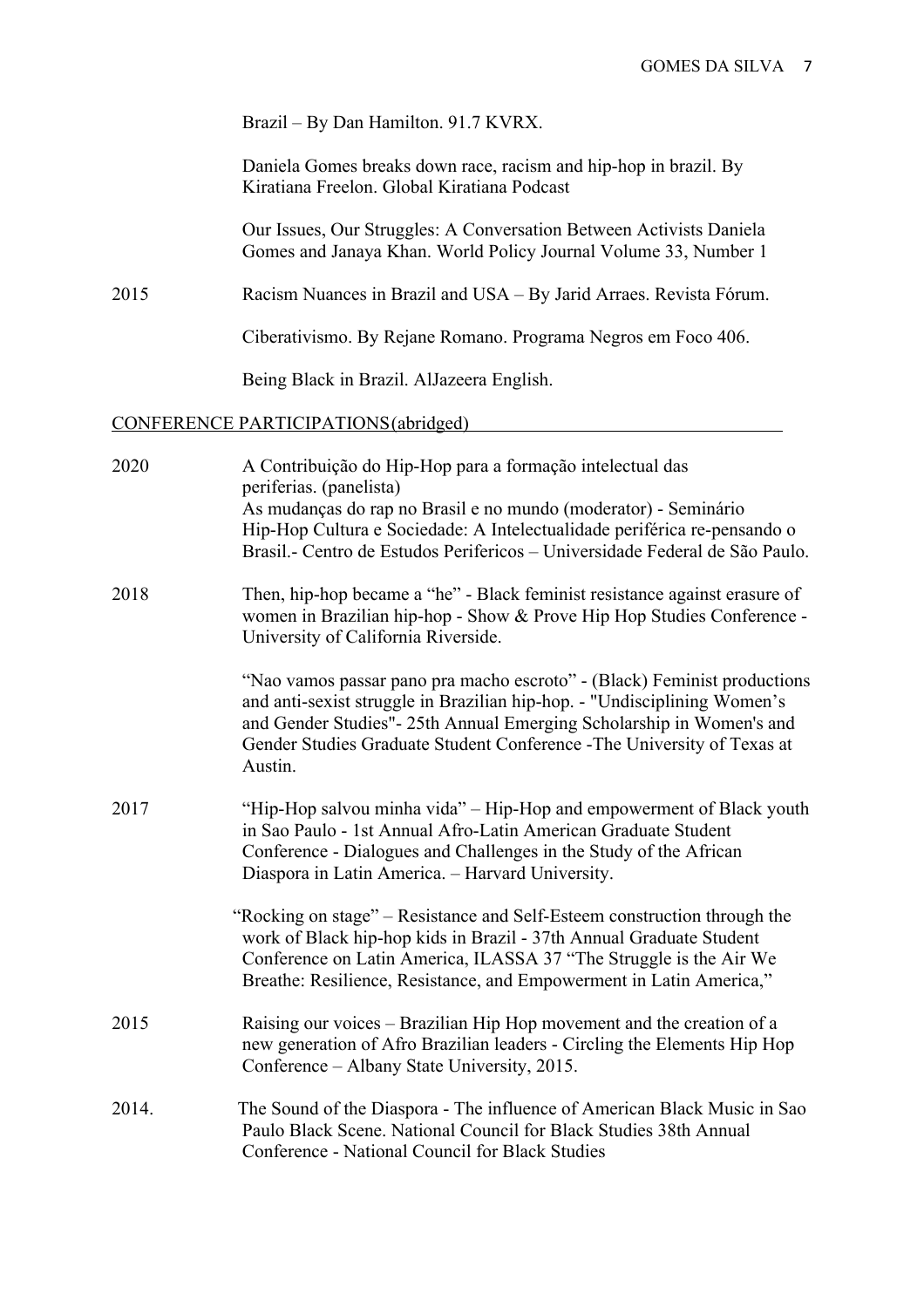| 2012              | Diasporic Connections - The Black music as a link in the racial relations<br>between Brazil and USA. Colóquio Internacional Culturas Jovens<br>Afro-Brasil América: Encontros e Desencontros.                                        |
|-------------------|--------------------------------------------------------------------------------------------------------------------------------------------------------------------------------------------------------------------------------------|
|                   | The sound of the Diaspora: The influence of American Black music in Sao<br>Paulo Black youth. Congresso Nacional de Pesquisadores (as) Negros (as).                                                                                  |
| 2011              | The sound of the diaspora: A study of the racial relationship Brazil-The<br>U.S. from the influence of the American Black music in Sao Paulo Black<br>youth. II Seminário de Estudos Culturais. Universidade Estadual de<br>Sergipe. |
| <b>Discussant</b> |                                                                                                                                                                                                                                      |
| 2022              | Insurgent Voice's in Brazil's Lethal Democracy – Moderator - The Behner<br>Stiefel Center for Brazilian Studies – San Diego State University                                                                                         |
| 2017              | Panel: Social Movements and Media -- 37th Annual Graduate Student<br>Conference on Latin America, ILASSA 37 "The Struggle is the Air We<br>Breathe: Resilience, Resistance, and Empowerment in Latin America"                        |

# Panel Organizing

| 2020 | Sobre Bracos Cruzados e Punhos Cerrados - Perspectivas da luta                                                                       |
|------|--------------------------------------------------------------------------------------------------------------------------------------|
|      | antirracista no Brasil e nos EUA                                                                                                     |
| 2019 | Hip-hop taking the world: A conversation about Brazilian hip-hop and its<br>impacts on Black youth's resistance – Dr. Christen Smith |

# OTHER PROFESSIONAL EXPERIENCES

| 2015      | The Root - Freelance writer for <i>The Root</i> website.                                                                                                                                                                            |
|-----------|-------------------------------------------------------------------------------------------------------------------------------------------------------------------------------------------------------------------------------------|
| 2004-2010 | Instituto Afro-brasileiro de Ensino Superior - UNIPALMARES<br>Position: Journalist<br>Chief-editor, reporter and writer of the international news agency<br>afrobrasnews,<br>Writer for <i>Afirmativa Plural Magazine</i> articles, |
|           | Producer and presenter of <i>Negros em Foco</i> talk show                                                                                                                                                                           |
|           | PR for Afrobras, Zumbi of Palmares College and The Raça Negra Awards.<br>Translator and International Affairs International Public Relations                                                                                        |
| 2010      | Universidade de São Paulo - USP<br>Freelance writer for <i>Dikamba Magazine</i> published by CELACC                                                                                                                                 |
| 2008      | Igreja Apostólica Nova Terra – IANT<br>Chief Editor of Nova Terra News Magazine<br>Writer of Nova Terra News Magazine articles                                                                                                      |
|           | Work Market Comunicação - WM<br>Chief Editor of Controle de Pragas Magazine                                                                                                                                                         |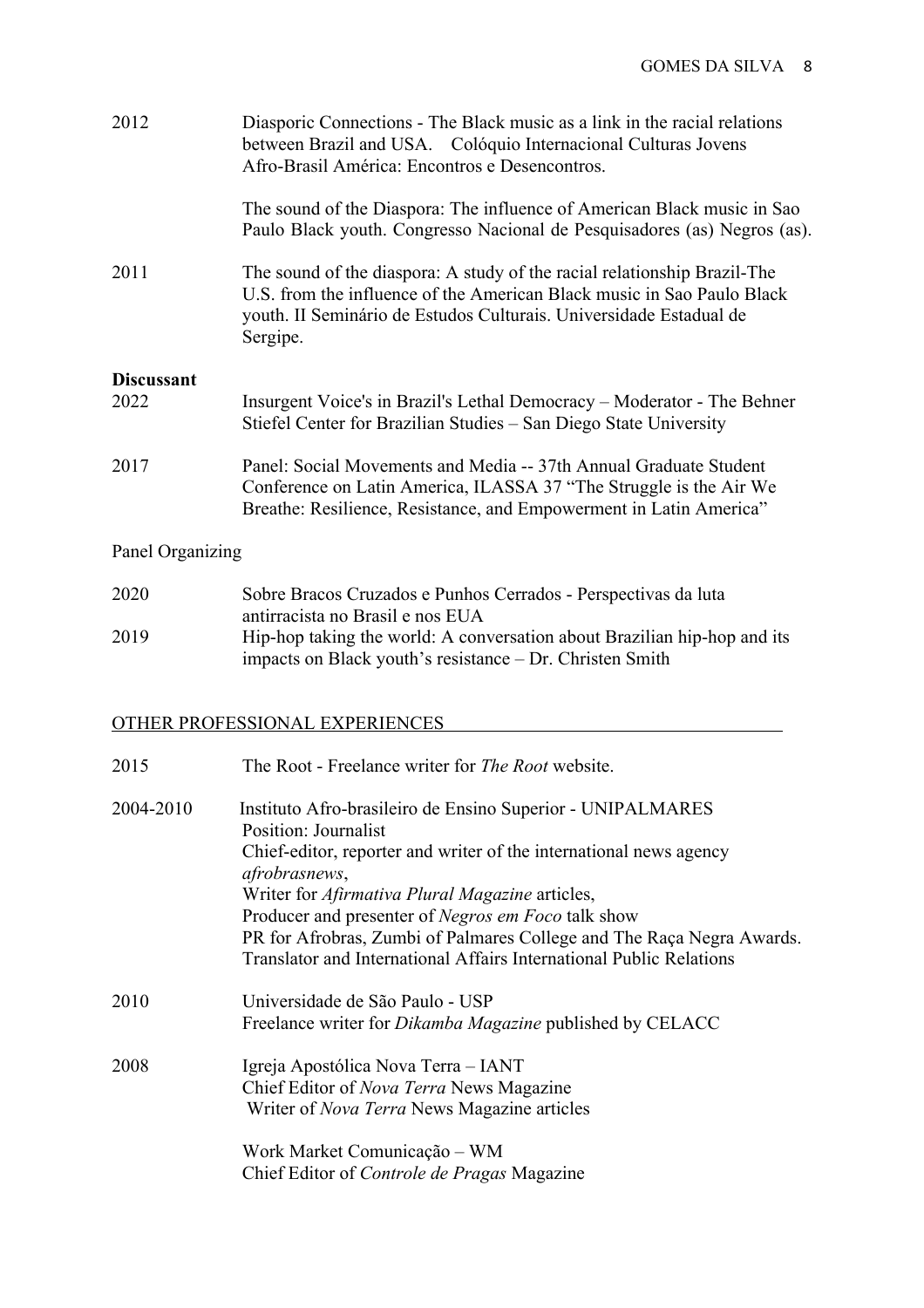Writer of *Controle de Pragas* Magazine articles PR – Served as a mediator between the costumers (organization, company, etc.) and the media.

2004 - 2006 Casa de Cultura da Mulher Negra – CCMN Freelance Writer for *Eparrei Magazine*: editions 07 and 09

### COMPLEMENTARY EDUCATION

| 2017 | Mellon Inclusive Pedagogy Workshop<br>Southwestern University, Austin, TX                                                                                                     |
|------|-------------------------------------------------------------------------------------------------------------------------------------------------------------------------------|
| 2011 | The Theory and political questions of the African Diaspora in the Americas<br>University of Texas / Universidade do Estado do Rio de Janeiro, UERJ, Rio<br>De Janeiro, Brazil |
| 2010 | Digital Innovation: Blogs and social networks<br>Serviço Nacional de Aprendizagem Comercial - SP, SENAC,                                                                      |
| 2009 | Popular and Alternative Journalism<br>Universidade de São Paulo, Sao Paulo, Brazil                                                                                            |
| 2008 | Management of Social Entities<br>Universidade São Francisco, USF, Braganca Paulista, Brazil                                                                                   |

#### ARTICLES PUBLISHED IN NEWSPAPERS AND MAGAZINES (abridged)

2016 How Preparations for the Rio Olympics Hurt Afro-Brazilians – www.theroot.com/brutal-crackdowns-hidden-poverty-how-preparations-for-1790856266

| 2014 | Holding hands for a better world. International Student Voice Magazine.<br>http://www.isvmag.com/08/18/ma                                      |
|------|------------------------------------------------------------------------------------------------------------------------------------------------|
| 2010 | Nos palcos da Zumbi - Criador do Hip Hop Afrika Bambaataa visita<br>Faculdade Zumbi dos Palmares. Afirmativa Plural. São Paulo, v.34, p.8 - 9, |
|      | O estatuto possível. Afirmativa Plural. São Paulo, v.35, p.16 - 18.                                                                            |
|      | STF faz audiência pública sobre cotas. Afirmativa Plural. São Paulo, v.33,<br>$p.31 - 32.$                                                     |
| 2008 | Geórgia, sempre em nossa mente. Afirmativa Plural. São Paulo, v.27,p.74-<br>75.                                                                |
|      | O raiar da liberdade - Unipalmares forma primeira turma e celebra a<br>diversidade no Brasil. Afirmativa Plural. São Paulo, v.23, p.6 - 7.     |
|      | Revista Controle de Pragas - Edição especial Expoprag 2008. Revista<br>Controle de Pragas. São Paulo, p.5 - 29.                                |